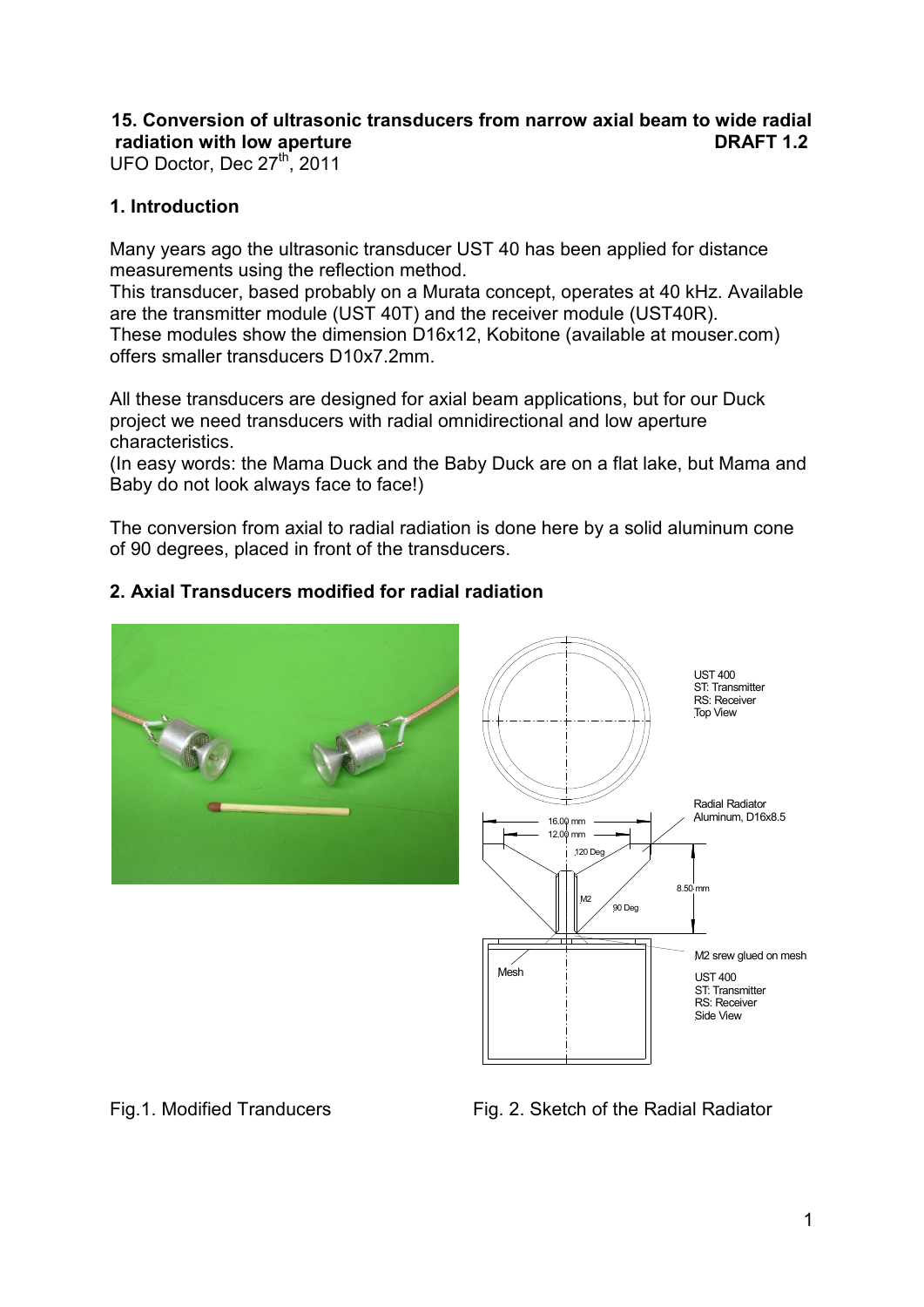# **3. Preliminary Experiments**

Test Setup:

Acoustic Protection: Blanket against reflections Input Voltage at transmitter transducer: 10Vpp Measuring distance: 0.5 m



Fig. 3. Standard , transmitter and receiver axial face to face : Received: 125mVpp



Fig. 4. Transmitter upwards with Radial Radiator, receiver standard axial: Received: 35mVpp



Fig. 5. Transmitter and Receiver upwards with Radial Radiators: Received: 4mVpp



Fig. 6. Detail Transducers: Transmitter and Receiver upwards with mounted Radial Radiators

# **4. Preliminary Conclusions**

The radial omnidirectional radiation at low aperture characteristics is possible.

The additional transmission losses amount here to about a factor of 32, (about 26dB) but is acceptable for our application.